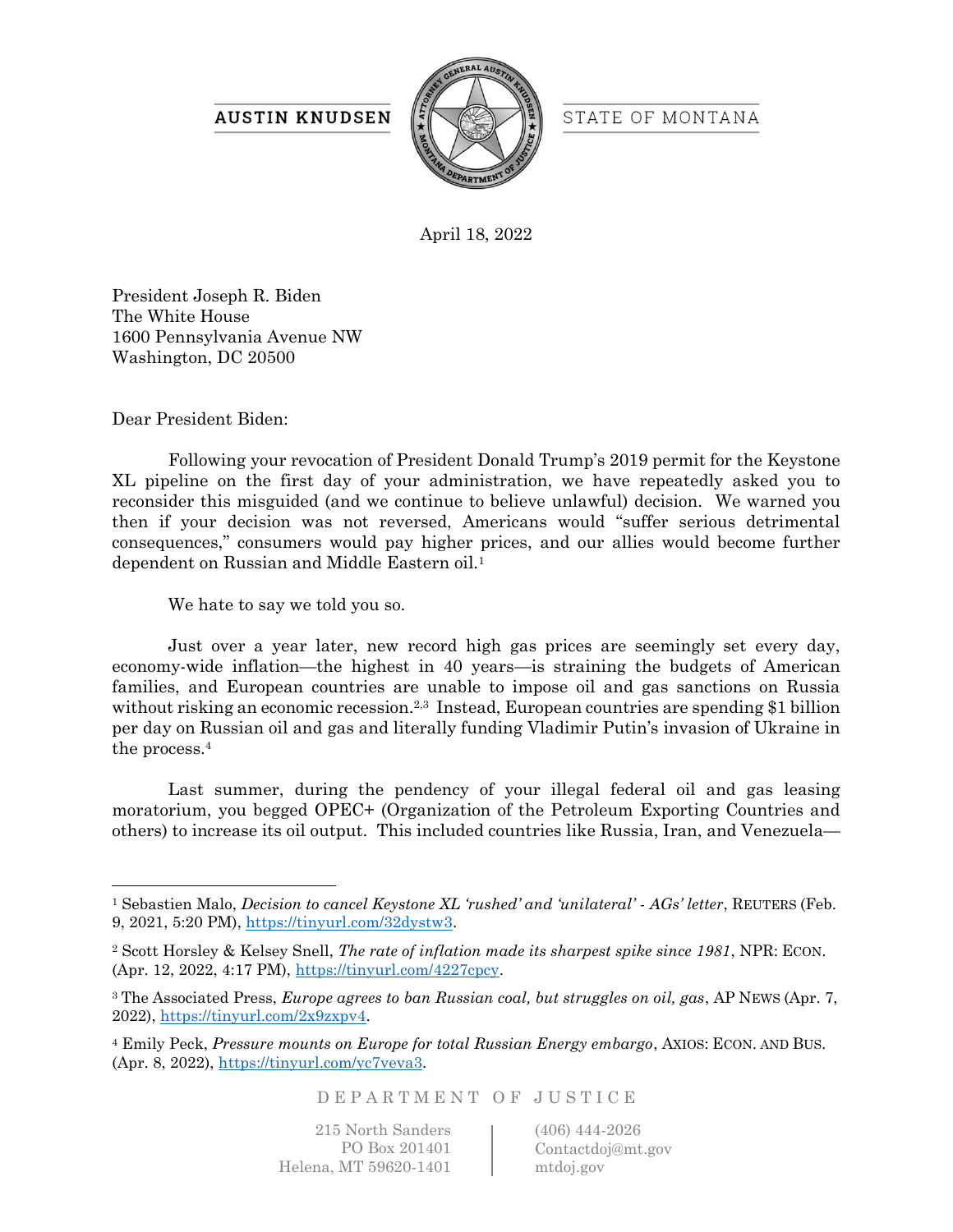Attorneys General Letter to President Biden April 18, 2022 Page 2 of 4

none of which are friends to the United States. Now, a recent report from the *Wall Street Journal* indicates that your administration is seeking to import more oil from Canada.<sup>5</sup>

As that report notes, however, there is little capacity in existing pipelines, leaving you with few (if any) viable options. The oil you now want to import from Canada is the same oil that would have flowed through the Keystone XL pipeline, which would have transported nearly a million barrels per day—not only from Canada but from the Bakken oilfields in Montana and North Dakota—to American refineries. The hypocrisy would be stunning if it weren't so insulting to American energy workers and those in rural communities who benefited from the pipeline's many economic opportunities.

But your ill-considered, day-one decision to nix this pipeline has produced farreaching consequences. It set a dangerous precedent for future permits and projects that would enhance our nation's energy security and independence. Your vitriolic language and vilification of the American fossil fuel industries while holding out your hand to the despotic foreign leaders whose interests directly conflict with American values has undoubtedly depressed American energy development both on- and off-shore.

In pursuit of their \$15 billion trade claim against you (a cost that will be borne by American taxpayers if it succeeds), TC Energy has said it will not build the pipeline.<sup>6</sup> The States took considerable measures to support TC Energy and the project—a project that would have brought jobs and economic opportunities to many of our underserved communities. Coddling your radical environmental base has led us to the current crisis.

The time for waffling and double-speak has passed. The time for leadership has come, and the path forward is clear. End TC Energy's NAFTA claim charade and reauthorize the Keystone XL pipeline project. Clear the administrative path for the pipeline's development, rescind your revocation of Keystone XL's 2019 Presidential Permit, and provide regulatory certainty to companies willing to build this vital, arterial pipeline. Maybe that's TC Energy, and maybe it's a bolder company more committed to enduring partnerships with the States.

We also request you cease federal efforts to impose excessive regulations that will increase Americans' energy costs. This includes your attempt to infuse decision-making across federal agencies with inflated "social costs of carbon" (Section 5 of Executive Order 13990), the Federal Energy Regulatory Commission's proposed regulation for new natural gas projects (Docket Number PL21- 3-000, 86 Fed. Reg. 66,293), and your suspension of the authorization to transport liquified natural gas by rail tank cars (Docket No. PHMSA–2021– 0058 (HM–264A)), to name a few. You should also make clear to congressional Democrats

<sup>5</sup> Timothy Puko & Vipal Monga, *U.S. Wants More Oil from Canada but Not a New Pipeline to Bring It*, WALL ST. J. (Apr. 5, 2022), [https://tinyurl.com/53hzs4pz.](https://tinyurl.com/53hzs4pz)

<sup>6</sup> Zi-Ann Lum, *TC Energy initiates NAFTA claim to recoup \$15B in Keystone XL damages*, POLITICO (Apr. 7, 2021, 9:49 AM), [https://tinyurl.com/mrym5jea.](https://tinyurl.com/mrym5jea)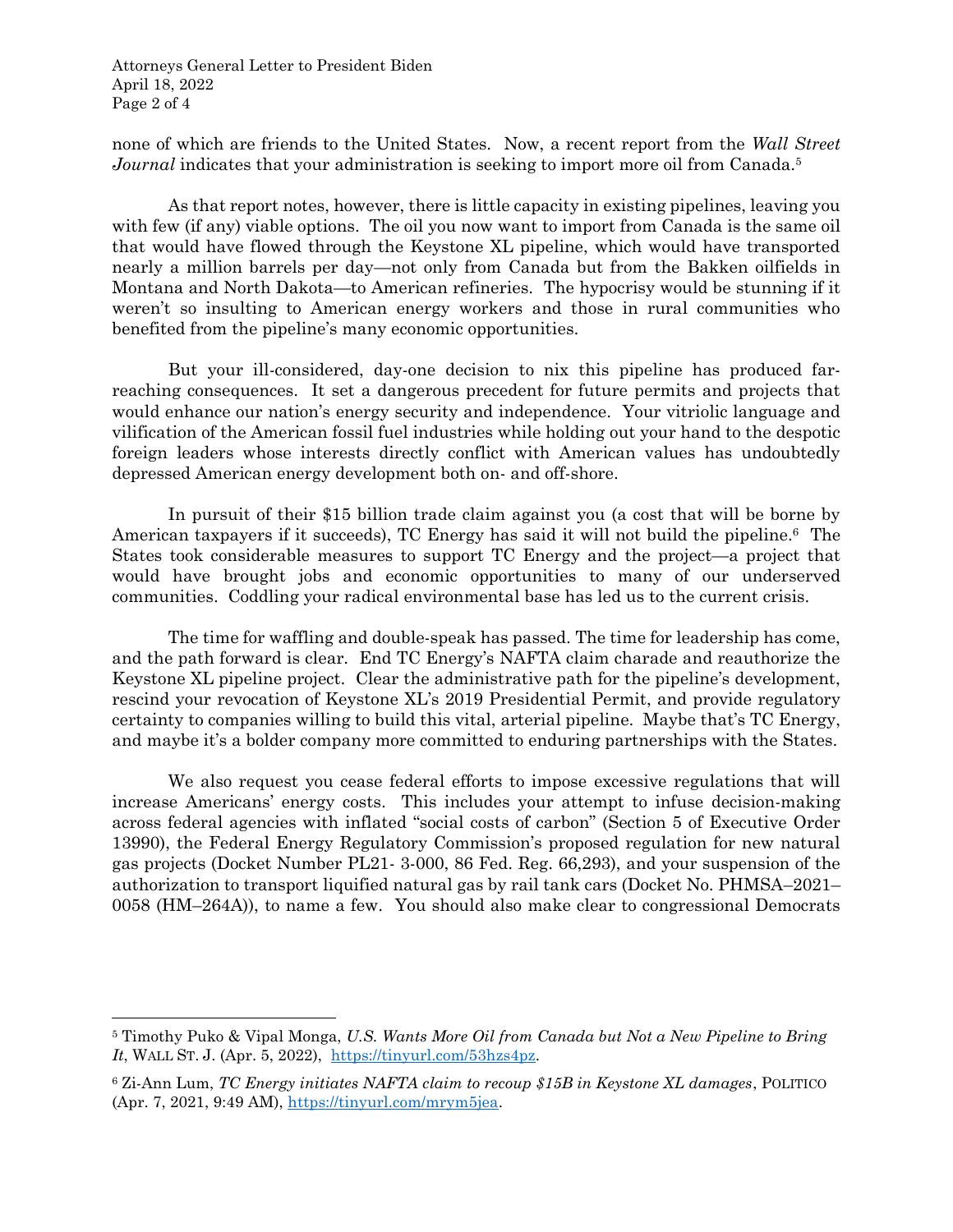Attorneys General Letter to President Biden April 18, 2022 Page 3 of 4

that you will veto their attempts to increase oil and gas taxes and impose costly new methane rules on energy production should these bills reach your desk.7,8

Recent events have made it strikingly obvious that more domestic energy development is needed to prevent future economic hardship for Americans. Your decisions, however, have stripped Americans of the manifold benefits the Keystone XL pipeline would deliver—jobs, tax revenue, and new and sustained economic opportunities. There is no end in sight to the painfully high energy costs or inflation that Americans are now enduring because of your failed policies. Stop the quiet conversations with foreign powers and oligarchs. The solutions are right here at home. On behalf of the citizens of our states, we demand you immediately take the actions outlined above to reverse the damage you have done and provide relief for struggling families and businesses.

It's never too late to admit your mistakes.

Sincerely,

n Knudsen MONTANA ATTORNEY GENERAL

Treg R. Taylor ALASKA ATTORNEY GENERAL

Leslie Rutledge ARKANSAS ATTORNEY GENERAL

Theodore E. Rokita INDIANA ATTORNEY GENERAL

Lynn Fitch

MISSISSIPPI ATTORNEY GENERAL

Steve Marshall

ALABAMA ATTORNEY GENERAL

Mark Brnovich ARIZONA ATTORNEY GENERAL

Ashley Moody FLORIDA ATTORNEY GENERAL

Jeff Landr

LOUISIANA ATTORNEY GENERAL

Eric S. Schmitt MISSOURI ATTORNEY GENERAL

<sup>7</sup> Rebecca Beitsch, *Democrats target Trump methane rule with Congressional Review Act*, THE HILL (Mar. 25, 2021, 11:02 AM), [https://tinyurl.com/y99war2s.](https://tinyurl.com/y99war2s)

<sup>8</sup> David Blackmon, *Democrats File New Tax on Alleged 'Windfall Profits' by Big Oil*, FORBES: ENERGY (Mar. 12, 2022, 10:00 AM), [https://tinyurl.com/5dyx7vhv.](https://tinyurl.com/5dyx7vhv)